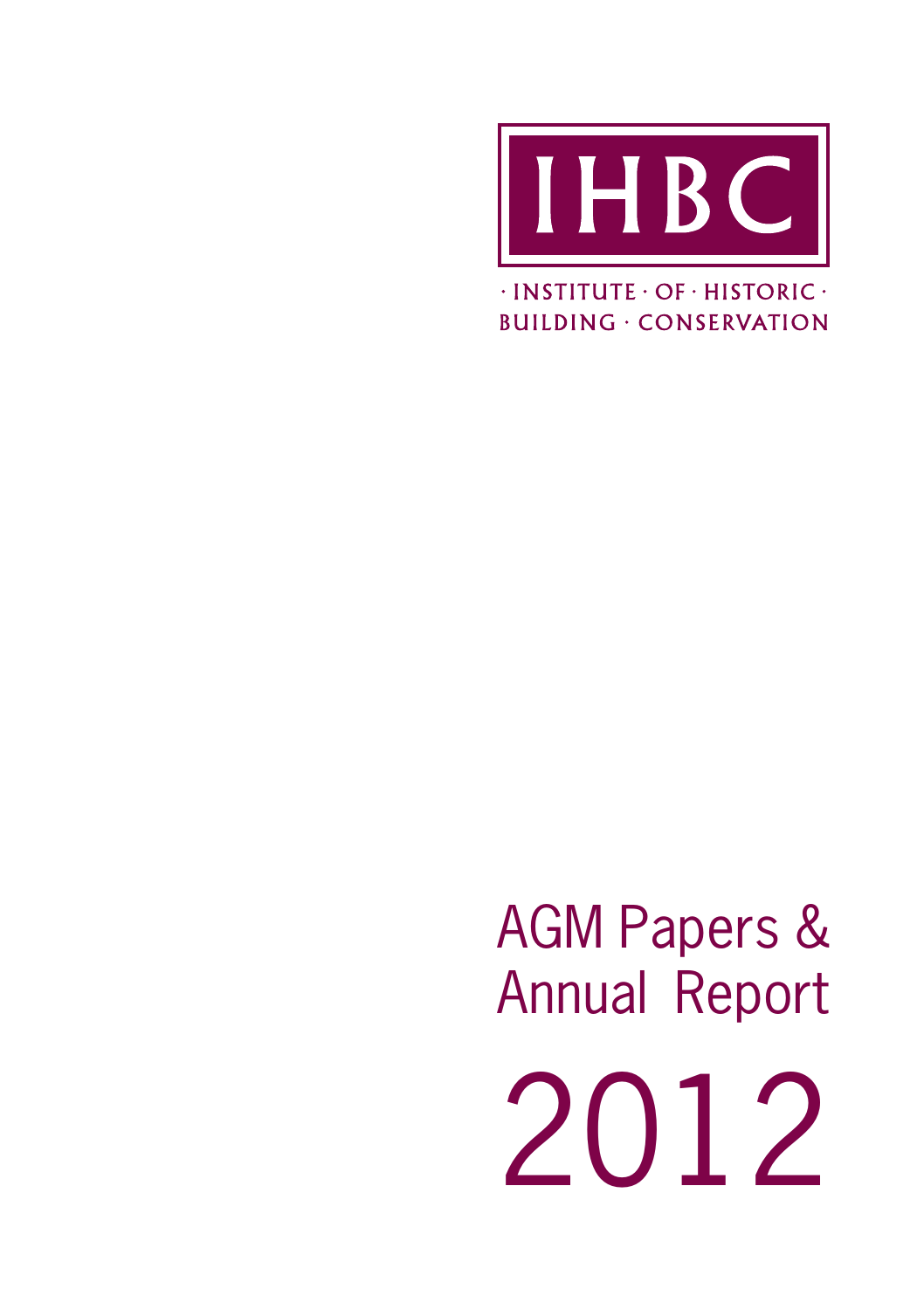# Institute of Historic Building Conservation ANNUAL GENERAL MEETING

# **5.30pm, Friday 22 June 2012 at Bapsy Hall, Guildhall Winchester, The Broadway, Winchester SO23 9GH**

# **AGENDA**

- 1 Apologies for absence
- 2 Minutes of the Annual General Meeting of The Institute of Historic Building Conservation held in the Conwy Suite, St George's Hotel, The Promenade, Llandudno, Conwy, North Wales LL30 2LG, on Friday 17 June 2011
- 3 Council's report
- 4 Financial statements and treasurer's report

Resolution 1 – Accounts

To receive the reports of the Hon Treasurer and Council for the financial year 1 October 2010 to 30 September 2011 and to approve the accounts for that period

Resolution 2 – Independent Examiners

To appoint Larking Gowen, chartered accountants, as Independent Examiners to the institute, to hold office from the conclusion of the present General Meeting until the conclusion of the next General Meeting at which accounts in respect of an accounting reference period are laid

- 5 Election of officers including nomination of branch representatives
- 6 Motions to the AGM

*At the time of going to press no motions had been received at the institute's*   $offices.$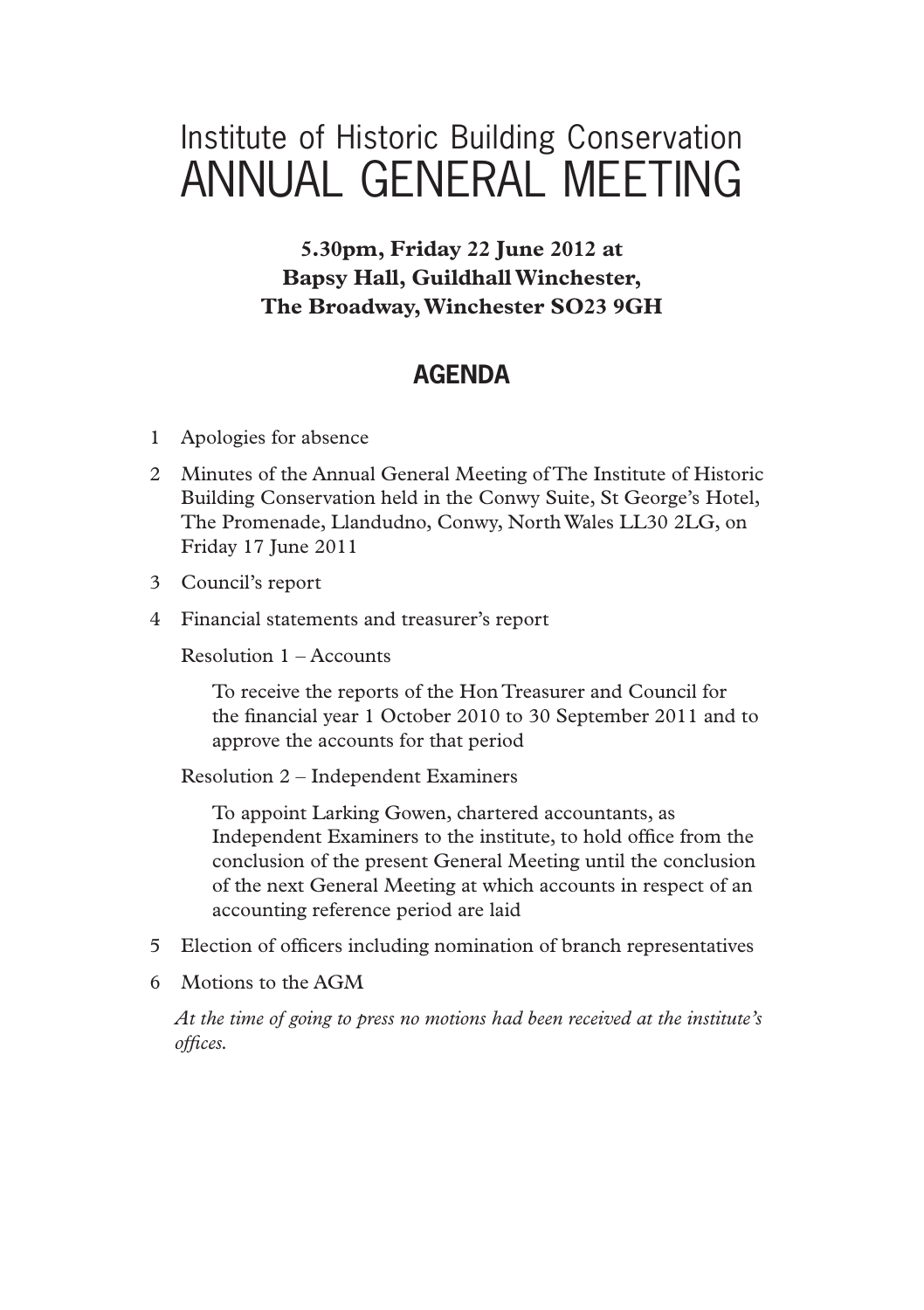# **THE INSTITUTE OF HISTORIC BUILDING CONSERVATION**

### **www.ihbc.org.uk**

Registered as a charity in England and Wales number 1061593, and in Scotland number SC041945 Company Limited by Guarantee Registered in England, number 3333780 Registered Office: 3 Stafford Road, Tunbridge Wells, Kent TN2 4QZ

### **PRESIDENT**

Trefor Thorpe Email president@ihbc.org.uk

#### **CHAIR**

Jo Evans Email chair@ihbc.org.uk

### **COMPANY SECRETARY**

Richard Morrice Email secretary@ihbc.org.uk

### **DIRECTOR**

Seán O'Reilly, Email director@ihbc.org.uk

### **BUSINESS OFFICE**

Jubilee House, High Street, Tisbury, Wiltshire SP3 6HA Tel 01747 873133 Fax 01747 871718 Email admin@ihbc.org.uk

### **DIRECTOR'S OFFICE**

Postal address: The Glasite Meeting House, 33 Barony Street, Edinburgh EH3 6NX

These documents were prepared by Eddie Booth and the IHBC's National Office.

# **CONTENTS**

| Council's report for the year ending<br>30 September 2011                                                                                                                                                   | 2  |
|-------------------------------------------------------------------------------------------------------------------------------------------------------------------------------------------------------------|----|
| Financial review                                                                                                                                                                                            | 7  |
| Summarised accounts for the year ended<br>30 September 2011                                                                                                                                                 | 8  |
| Election of officers and nomination of<br>branch representatives                                                                                                                                            | 10 |
| Minutes of the Annual General Meeting of<br>The Institute of Historic Building Conservation<br>held on Friday 17 June 2011<br>in St George's Hotel,<br>The Promenade, Llandudno,<br>and the matters arising | 11 |
| Motions to the AGM                                                                                                                                                                                          | 16 |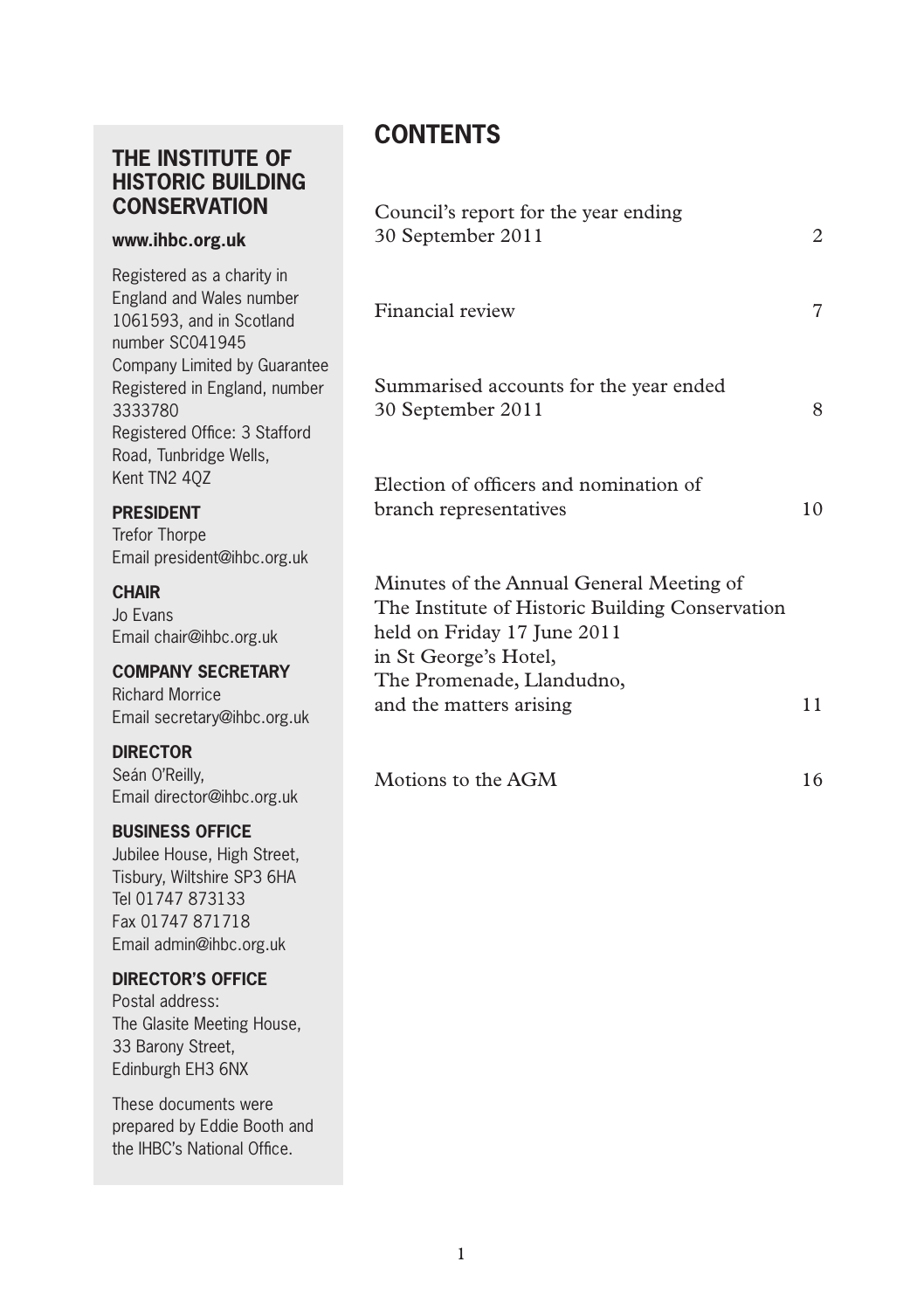# **COUNCIL'S REPORT**

The trustees (who are also directors of the charity for the purposes of the Companies Act) present their annual report together with the financial statements of The Institute of Historic Building Conservation (the company) for the year ended 30 September 2011.

The trustees confirm that the annual report and financial statements of the company comply with the current statutory requirements, the requirements of the company's governing document and the provisions of the Statement of Recommended Practice (SORP) 'Accounting and Reporting by Charities' issued in March 2005.

# **STRUCTURE, GOVERNANCE AND MANAGEMENT**

The institute is governed by an elected council of trustees with up to 22 voting members made up of up to nine elected officers (chair, vice-chair, secretary, treasurer and five officers serving as committee chairs) and up to 13 representatives of regional branches.

Council is also advised by non-voting officers co-opted by council, including the president, and by five committees, each chaired by the corresponding elected officer: Finance & Resources, Membership & Ethics, Education Training & Standards, Policy, and Communications & Outreach. These committees help oversee a range of advisory subcommittees, representatives and panels.

Council and committees are supported by a small, executive national office team responsible for organisational management, including the director, projects officer, administrator, membership services officer and other operational support.

The trustees confirm that, in exercising their powers and duties, they have complied with their duty to have due regard to the guidance on public benefit published by the Charity Commission.

# **OBJECTIVES AND ACTIVITIES**

The IHBC is a company and a charity registered in England and Scotland, and exists to promote, for the benefit of the public, the conservation of and education and training in the conservation and preservation of buildings, structures, areas, gardens and landscapes which are of architectural or historical value in the UK insofar as it lies within the duties and responsibilities of any person whose principal professional skills are to provide specialist advice in such conservation and preservation.

## **The IHBC's key activities are:**

- setting standards for conservation practice and improving education and training in conservation
- raising the profile of conservation and promoting its role in economic and social regeneration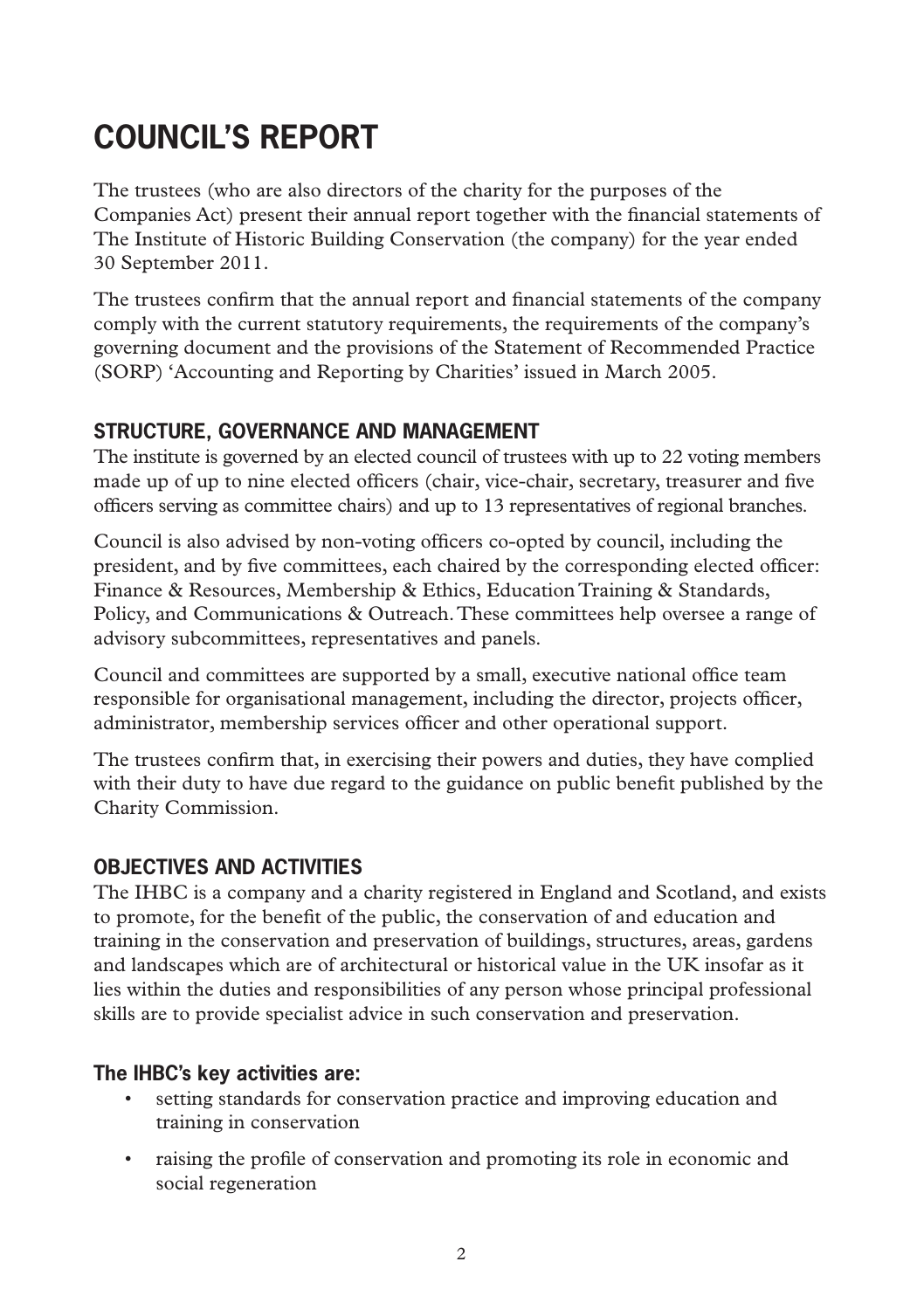- supporting excellence in all aspects of conservation, whether in the identification, analysis, repair and reuse of historic buildings or in new design in historic settings
- stimulating debate on how the role of conservation should develop
- organising training events and further developing the branch network to encourage the continued exchange of information between practitioners at all levels.

### **ACHIEVEMENTS AND PERFORMANCE**

The IHBC has continued its high level of activity and influence across the wide range of interests that shape conservation. Our contributions to the discussions around one of the major legislative exercises over the period, the Localism Bill, for example, were crucial. Here we were among the first to highlight how the proposed legislation would undermine current protection. Following a cross-sector campaign, government responded speedily to the concerns and revised the draft legislation.

Reflecting our very practical response to the wider economic downturn, and indeed in the face of it, the IHBC invested substantial time and energy in promoting conservation strategies fit for our more straitened times. Our joint conference in Glasgow, 'Funding for Historic buildings: Global and Local', organised with the Glasgow City Heritage Trust and the UK Association of Preservation Trusts, held in November 2010, explored innovative approaches to securing investment in heritageled regeneration. With Loyd Grossman opening proceedings, and contributions from a wide range of IHBC members and others, we provided delegates with a unique international survey, and complemented this with a tightly focused analysis that helped show how conservation in the UK maintained its global credentials.

The 2011 Annual School in Wales, at Llandudno, being part of the established calendar of IHBC events, welcomed members and non-members from far and wide to enjoy a few days as guests of the Wales branch and the national body of the IHBC. Taking 'Stewardship' as its theme, and with distinguished speakers – many themselves IHBC members – exploring the different threads and challenges of stewardship, its managerial thrust was an effective complement to the more fiscal focus of the Glasgow conference.

Our other annual national advocacy event, the peripatetic council meeting, took place in Manchester on 22-23 September 2011, hosted by the North West branch. With a pro!le-raising reception, tours and talks following the council meeting, the Thursday alone constituted a substantial day of CPD, networking and sector promotion for council members. We also elected and welcomed our new president, Trefor Thorpe, recently retired from his position as chief architect at Cadw. As in previous years, a training event followed the day after. The programme for this conference, organised by the branch, explored circumstances and models of 'local action', and included tours of the area around the conference venue, the Museum of Science and Industry.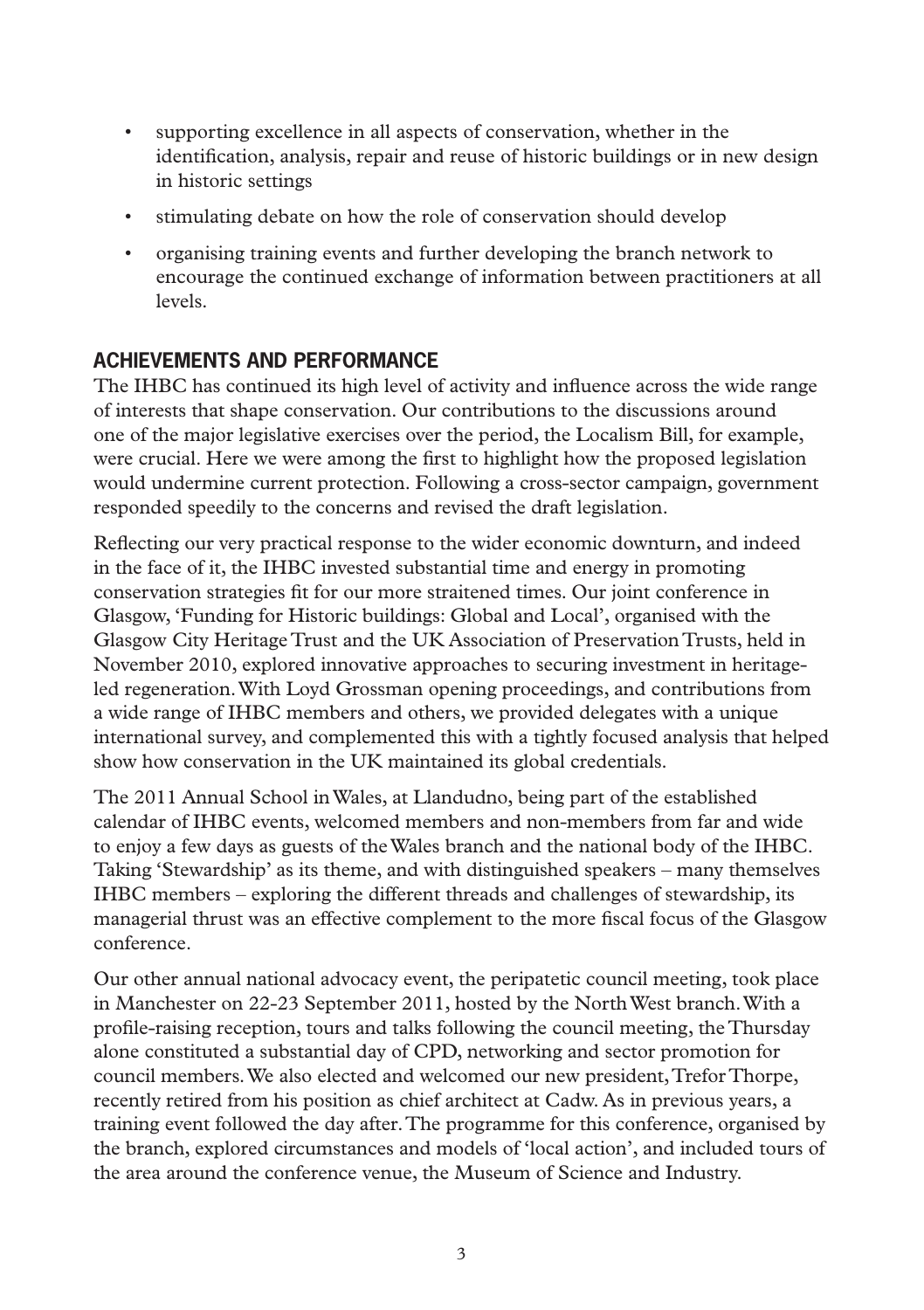Major achievements for the year included a busy research programme, operating under our projects officer Fiona Newton. Among other activities, we mapped out a grand plan for integrating building information more effectively into historic environment records through English Heritage's 'HER 21' programme. We also completed a huge survey of all types of statutory actions on buildings at risk, and from this produced guidance to help more people take action, in the form of a revision of 'Stopping the Rot', a project funded by English Heritage. These, together with the regular survey of England's local authorities, and our above-mentioned events, made it an especially busy year of for our project operations.

Other major developments marked a consolidation inside the organisation. Despite the wider economic downturn, our membership continued to rise to what may be now considered as a temporary plateau, at about 2,200. Council also initiated its governance review, progressing this initiative earlier than planned in our action programme in order to respond to concerns registered by branch trustees regarding their priorities.

Council needs to be sure that the organisation's structures are fit-for-purpose and its board representative, and also that our processes are adequate to the task of responding in a timely fashion to the needs of the charity. Our governance review should secure that confidence. It is a long and inclusive process, and we are fortunate that so many volunteers, branches and members already have made substantial contributions.

As ever, council offers its special and sincere gratitude to the many volunteers that have contributed to our vast work programme over the year. Whether by serving under our national committees or through our branch operations, our volunteers ensure that the IHBC continues to serve as an effective voice of the sector and on behalf of its members. This year we would like to offer our particular thanks to Mike Knights, who moved on from his post as treasurer in June 2011, and Richenda Codling, who concluded her role as acting membership secretary following the agreement of Paul Butler to go forward for election to the post.

The institute's ongoing activities and operations are substantial and cannot be fully summarised in a report such as this. They are reported more widely and in greater depth across our other information services, including our journal, *Context*, the *Yearbook*, and our *Membership e-letter*, as well as the highly regarded IHBC news service, the NewsBlog, and the newly recast branch web pages. So to complete this report of our achievements, we can note particularly significant activities in line with our current corporate plan as follows:

### **HELPING PEOPLE**

Successfully supporting and enhancing our publicly accessible web-based suite of information and advisory services, now with some 30,000 pages, covering news, guidance, events calendar, branches, publications, jobs and our conservation service providers listing, HESPR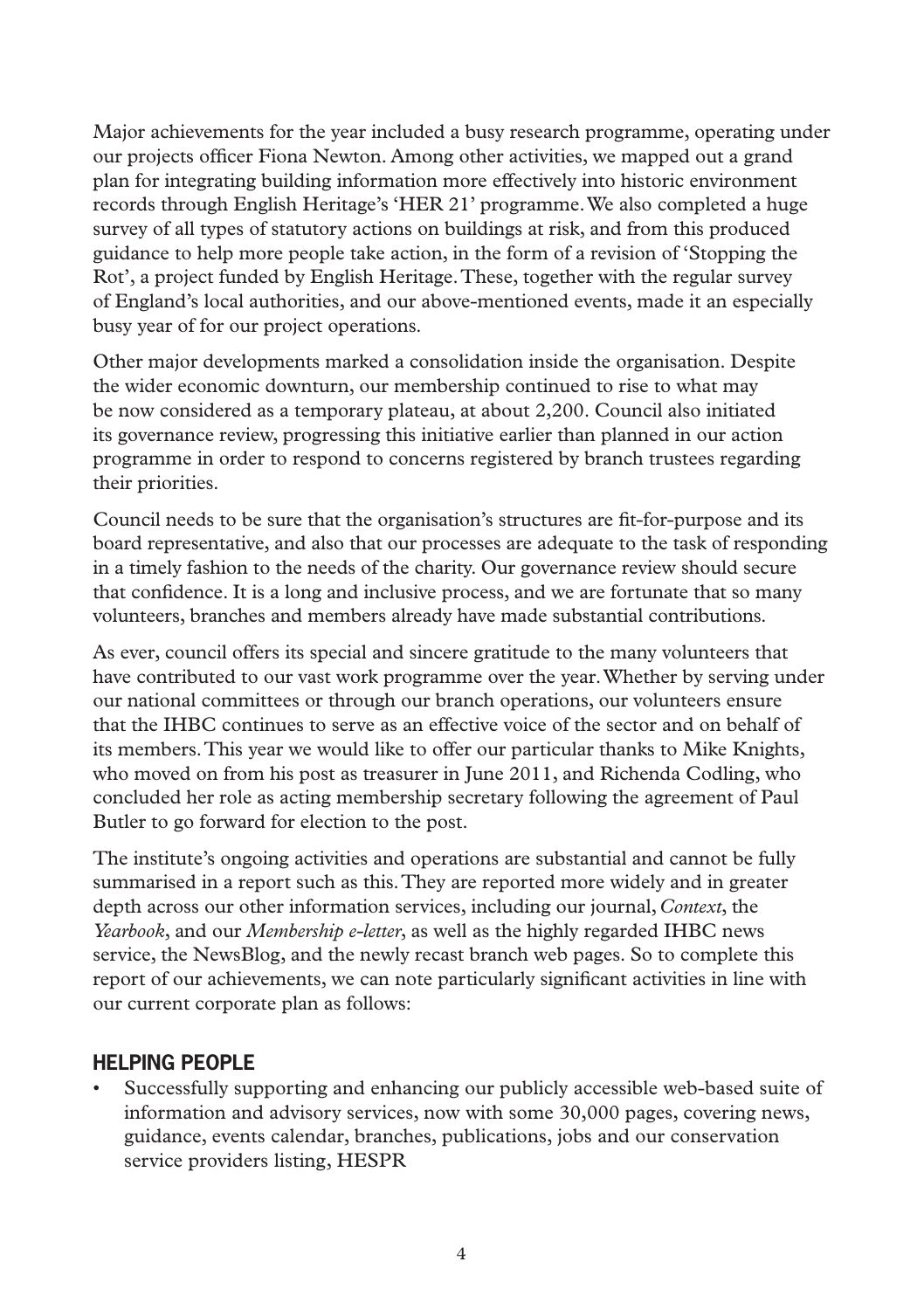- Maintaining branch operations, capacity and support through:
	- structured funding allocations based on branch business plans
	- annual Branch Connection Day on finance
	- branch-focussed meetings to develop membership assessment
	- branch web pages
- Continually improving access to services, including the successful implementation of the 2011 Annual School bursary programme under the guidance of Bob Kindred
- Maintaining links with third sector interests and partnerships, including partnering through the Annual School and with strategic bodies such as Heritage Alliance, Built Environment Forum Scotland (BEFS) and the Joint Committee of National Amenity Societies (JCNAS)
- Building new connections to non-core heritage interests, notably:
	- enhancing links with the mainstream construction sector, including the relevant sector skills council ConstructionSkills; the Conference on Training in Architectural Conservation (COTAC), and the National Heritage Training group (NHTG), and also through the 2011 *Yearbook*, themed around 'skills'
	- maintaining representation on other relevant bodies, including the National Planning Forum with past-chair Dave Chetwyn serving as its vice-chair
- Widening access to our services, including successfully developing social networks such as the IHBC's Linkedin group, while also maintaining open access to services such as the IHBC calendar, the NewsBlog archive, the jobs service, the new online editions of *Context* and other substantial web resources

### **HELPING CONSERVATION**

- Maintaining our high standards of professional publications, including our journal, *Context*, and the annual *Yearbook*
- Continuing the exploration of more formal standards for conservation in discussion with English Heritage and others
- Maintaining support for our consultations service through the consultation panel, supported by our consultant James Caird, with 39 major consultation responses in addition to numerous other, often more informal, responses
- Developing education and training through:
	- the substantial education and training provided across our branch network (details on our web calendar), including major events in London, Manchester and Wales
	- continuing our tradition of excellence in our 2011 Annual School
	- enhancing our Gus Astley Student Award programme, including developing further the dedicated website and organising a pilot of a free, stand-alone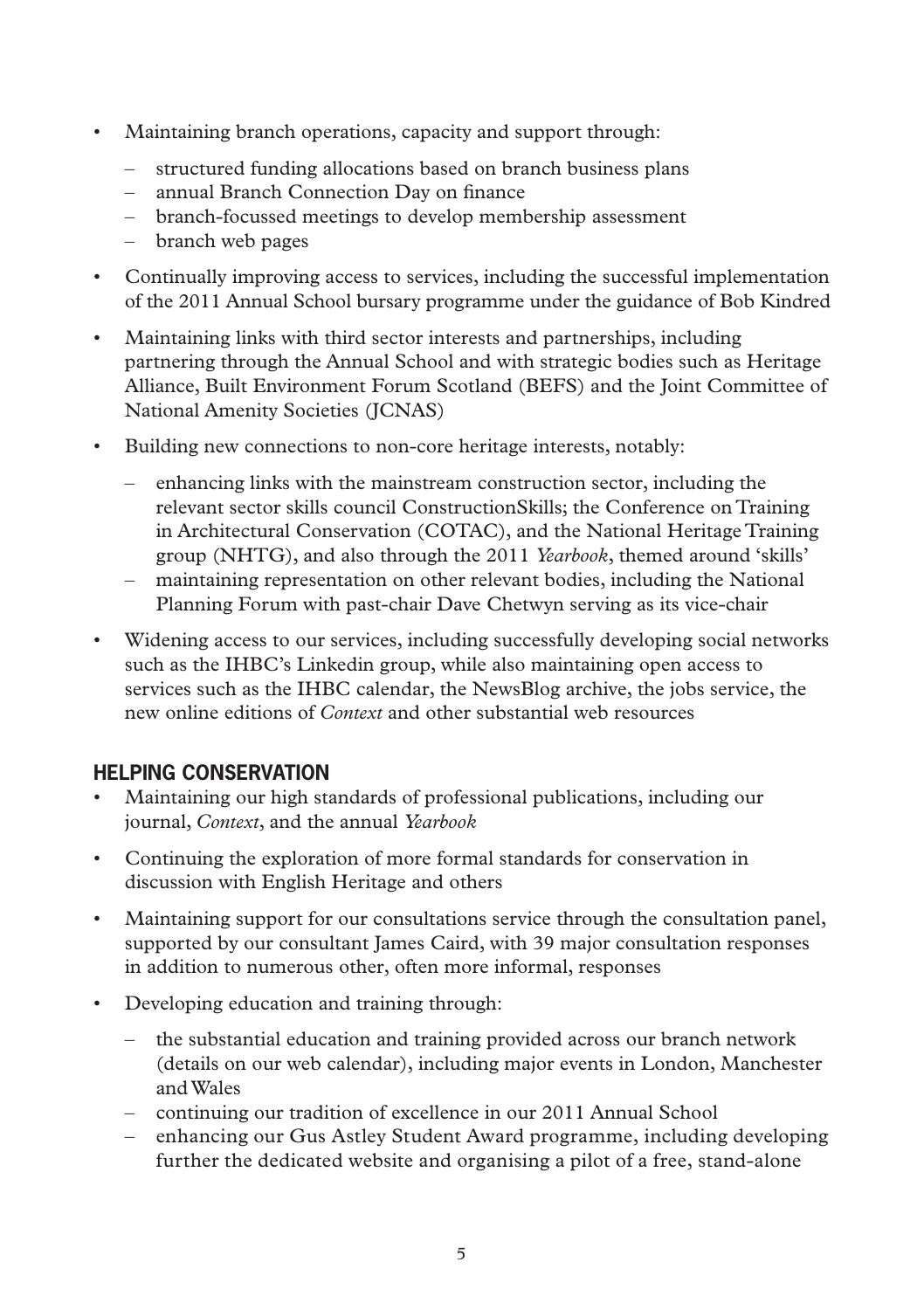event at the Architectural Association supported by the Conservation Course Director's Forum (CCDF)

- Maintaining our 'State of the Sector' analysis through the survey of England's local authority conservation services, as well as agreeing extensions to cover Wales, supported by Cadw, and with planned surveys of Scotland and Northern Ireland
- Enhancing the role and operation of interdisciplinary skills in conservation, in particular in the context of the IHBC's Areas of Competence, by:
	- continuing the development of a National Occupational Standard in conservation aligned with Planning and Building Control standards with the conclusion of a technical National Vocational Qualification (NVQ) and commencement of the development of a professional-level qualification
	- enhancing links with conservation courses, and training routes for conservation professionals, through the promotion of the Gus Astley Student Award across a wide range of built environment and cultural courses, and the course and CPD recognition programme for relevant conservation training activities

# HELPING CONSERVATION PROFESSIONALS

- $\bullet$ Continuing promotion of support for applicants seeking full IHBC membership
- Supporting the observation of professional standards across our membership by:  $\bullet$ 
	- continuing our successful promotion and testing of CPD
	- operating the disciplinary procedures, including approving the disciplinary committee for 2011-12
- Maintaining and enhancing dedicated membership services and benefits, with  $\bullet$ many made accessible to the wider public as part of our charitable operations
- Promoting and disseminating information on the IHBC's list of practices,  $\bullet$ 'HESPR', at all IHBC-linked events
- Maintaining corporate standards and procedures, such as risk assessment, and enhancing these operations through:
	- $-$  implementing and operating our Corporate Plan 2010–15, with some 70 per cent of targets for the first vear achieved
	- initiating a review of governance in advance of our planned programme
	- widening participation in our management and governance by promoting opportunities for engagement with our governance processes through our communications networks
- Improving communications with wider sector interests, with the operation of a  $\bullet$  . press service targeted at the construction sector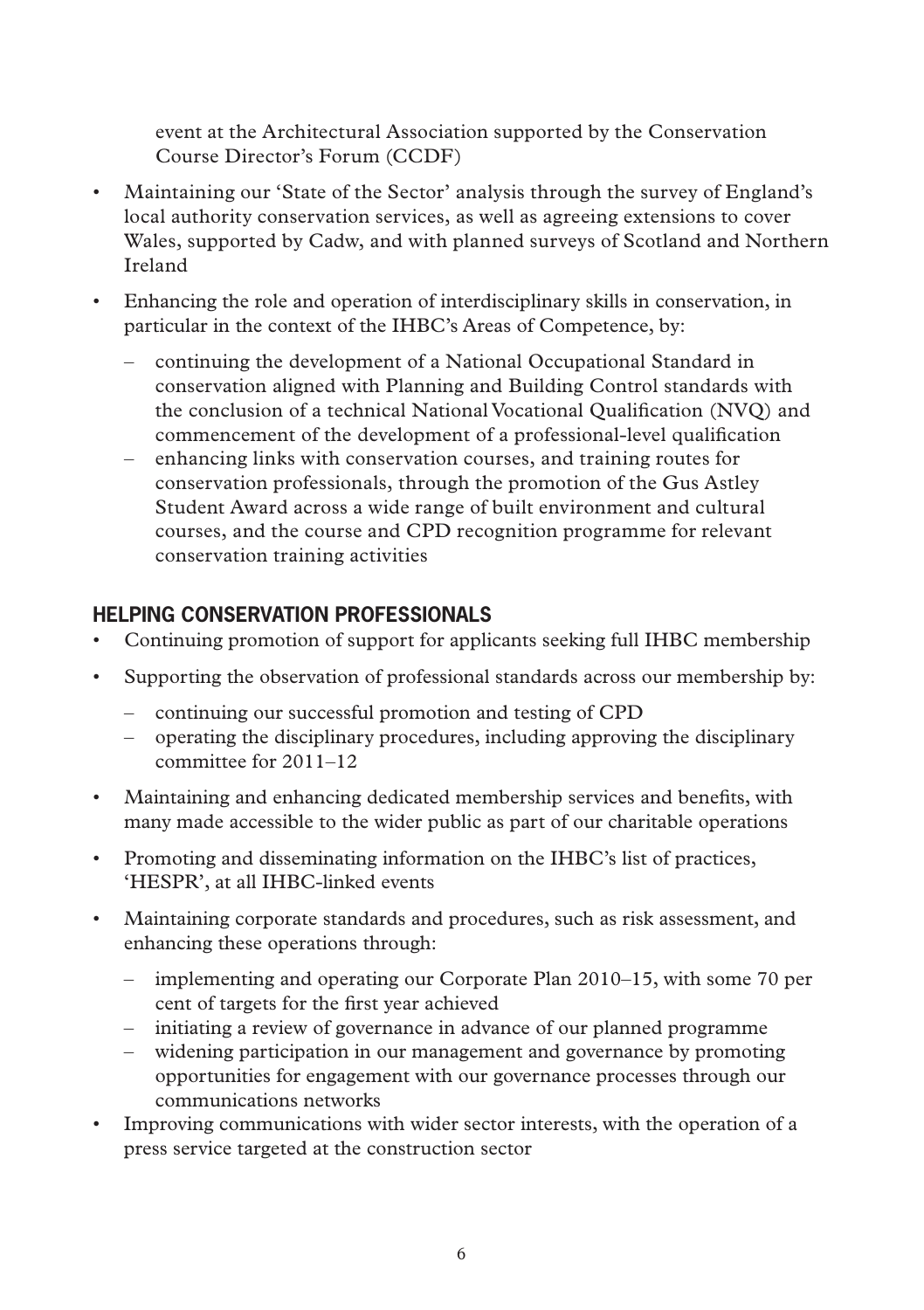# **FINANCIAL REVIEW**

The gross resources arising in the year amounted to  $\ell$ , 317, 877 (2010:  $\ell$ , 315, 369). Overall, the charity's incoming resources exceeded its expenditure by  $f<sub>1</sub>72$ (2010: deficit of  $f(20,570)$ ). This reflects a reasonable performance given the wider downturn, and given reduced income from events and research. At the period end the charity had free reserves of  $\pounds$ 168,612 (2010:  $\pounds$ 169,740). Free reserves constitute unrestricted funds not represented by fixed assets. The charity's reserves are sufficient to maintain levels well within our reserves policy of six months of incoming resources.

# **PLANS FOR THE FUTURE**

The future plans of the IHBC are encapsulated in the Corporate Plan 2010-15, approved at the IHBC's 2010 Annual General Meeting.

These include:

- maintaining at current levels our operations, services, support and advocacy for our membership and the sector, despite the wider economic constraints
- raising the public profile of the institute
- continuing our review of governance
- continuing to develop the infrastructure to make more effective use of our charitable status, notably establishing our profile as a charity and our capacity to receive donations.

This report is based on that approved by the trustees on 29 March 2012 and signed on their behalf, by Jo Evans, chair and trustee, and Richard Morrice, treasurer and trustee.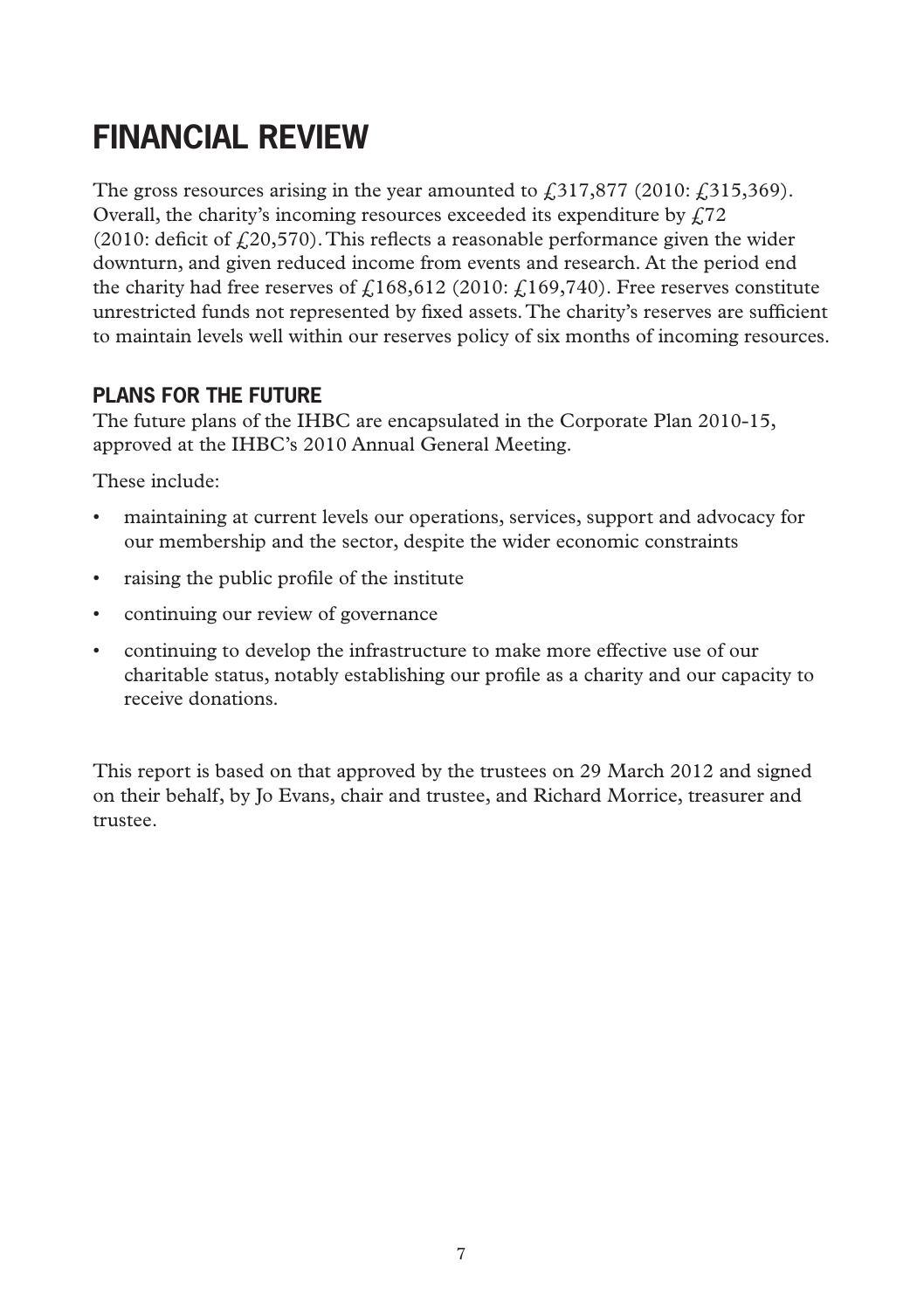# **SUMMARISED ACCOUNTS FOR THE YEAR ENDED 30 SEPTEMBER 2011**

### **STATEMENT OF FINANCIAL ACTIVITIES (incorporating income and expenditure account) FOR THE YEAR ENDED 30 SEPTEMBER 2011**

|                                               | 2011    | 2010      |
|-----------------------------------------------|---------|-----------|
|                                               | £.      | £.        |
| <b>Incoming resources</b>                     |         |           |
| Incoming resources from generated funds       |         |           |
| Activities for generating funds               | 224,334 | 246,529   |
| Investment income                             | 1,479   | 706       |
| Incoming resources from charitable activities | 92,064  | 68.134    |
| Total incoming resources                      | 317,877 | 315,369   |
|                                               |         |           |
| <b>Resources expended</b>                     |         |           |
| Costs of generating funds                     |         |           |
| Publicity                                     | 5,107   | 3,870     |
| Charitable expenditure                        |         |           |
| Charitable activities                         | 114,632 | 142,552   |
| Management and administration                 | 198,066 | 189,517   |
| Total resources expended                      | 317,805 | 335,939   |
|                                               |         |           |
| Net income/(expenditure) for the year         | 72      | (20, 570) |
| Total funds at 1 October 2010                 | 180,792 | 201,362   |
| Total funds at 30 September 2011              | 180,864 | 180,792   |

*All activities derive from continuing operations.* 

*For the year ended 30 September 2011 all incoming and outgoing resources were unrestricted funds.*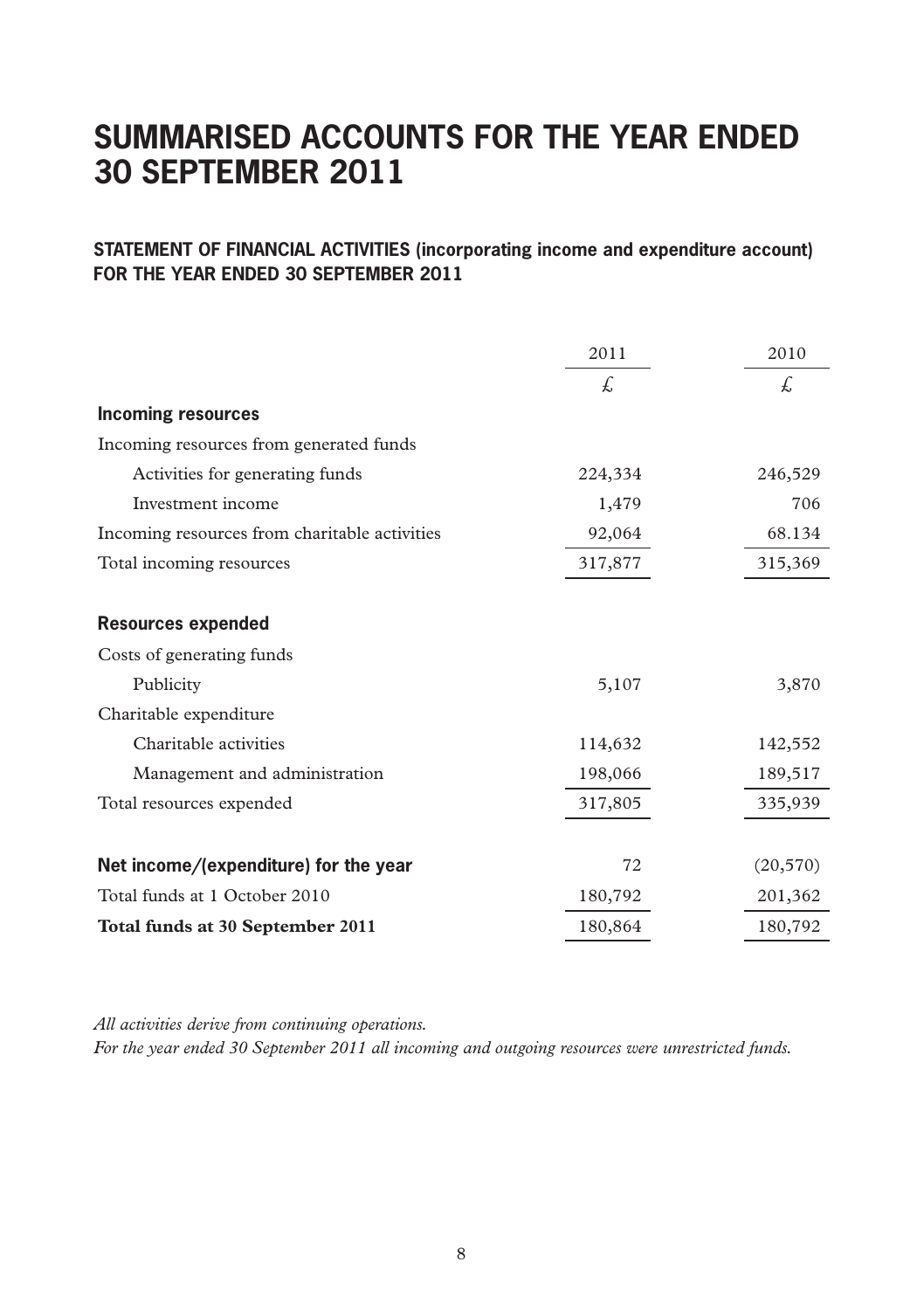### **BALANCE SHEET AS AT 30 SEPTEMBER 2011**

|                                   |           | 2011    |          | 2010    |
|-----------------------------------|-----------|---------|----------|---------|
|                                   |           | £.      |          | £.      |
| <b>Fixed assets</b>               |           |         |          |         |
| Tangible assets                   |           | 2,252   |          | 1,052   |
| <b>Investments</b>                |           |         |          |         |
| Investment in subsidiary          |           | 10,000  |          | 10,000  |
|                                   |           | 12,252  |          | 11,052  |
| <b>Current assets</b>             |           |         |          |         |
| Cash at bank                      | 184,042   |         | 163,319  |         |
| Debtors                           | 16,127    |         | 28,500   |         |
|                                   | 200,169   |         | 191,819  |         |
| <b>Creditors: amounts falling</b> |           |         |          |         |
| due within one year               | (31, 557) |         | (22,079) |         |
| Net current assets                |           | 168,612 |          | 169,740 |
| <b>Total net assets</b>           |           | 180,864 |          | 180,792 |
| <b>Unrestricted funds</b>         |           | 180,864 |          | 180,792 |
|                                   |           |         |          |         |

These summarised accounts are an extract from the statutory annual report and accounts for the financial year ended 30 September 2011 which have been subject to an Independent Examiners' report issued by Larking Gowen, chartered accountants.

Larking Gowen has confirmed to the board that the summarised accounts are consistent with the annual report and accounts for the year ended 30 September 2011.

These summarised accounts may not contain sufficient information to gain a complete understanding of the financial affairs of the charity. The full annual accounts, the council's report and the Independent Examiners' report on those accounts may be obtained from Lydia Porter at the IHBC Business Office, email admin@ihbc.org.uk.

The financial statements were approved by the board on 29 March 2012 and signed on its behalf by Richard Morrice, trustee and secretary, and Jo Evans trustee and chair.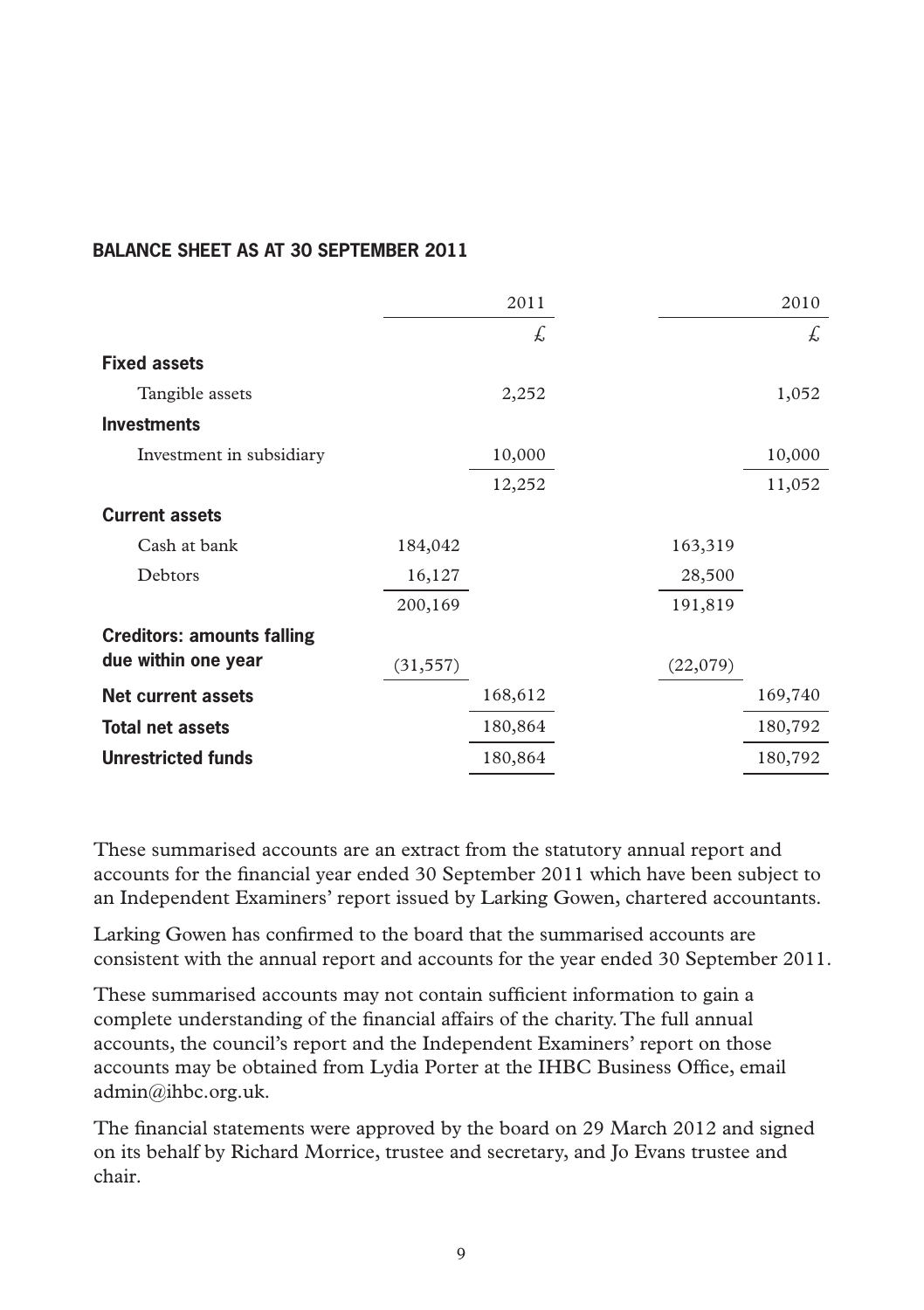# **ELECTION OF OFFICERS AND NOMINATION OF BRANCH REPRESENTATIVES**

### **ELECTION OF OFFICERS**

At the time of going to press, the following nominations have been received at the registered office of The Institute of Historic Building Conservation:

### **Chair**

Jo Evans standing for re-election

**Vice Chair** Sheila Stones standing for re-election

**Treasurer** Richard Morrice standing for re-election

**Secretary** Eddie Booth standing for re-election

**Education Secretary** David McDonald standing for election

**Policy Secretary** Mike Brown standing for re-election

**Membership Secretary** Paul Butler standing for re-election

**Communications & Outreach Secretary** Charles Strang standing for re-election

### **NOMINATION OF BRANCH REPRESENTATIVES**

At the time of going to press, the following members have been nominated by their branches as representatives on council. The meeting needs to confirm their nomination:

**Scotland** Stuart Eydmann

**Northern Ireland** nomination pending

**Wales** Nathan Blanchard

**North** Geoff Underwood

**North West** Crispin Edwards

**Yorkshire** David Blackburn

**East Midlands** Roy Lewis

**West Midlands** Charles Shapcott

**South West** James Webb

**South** Julia Foster

**South East** Sean Rix

**East Anglia** Philip Godwin

**London** nomination pending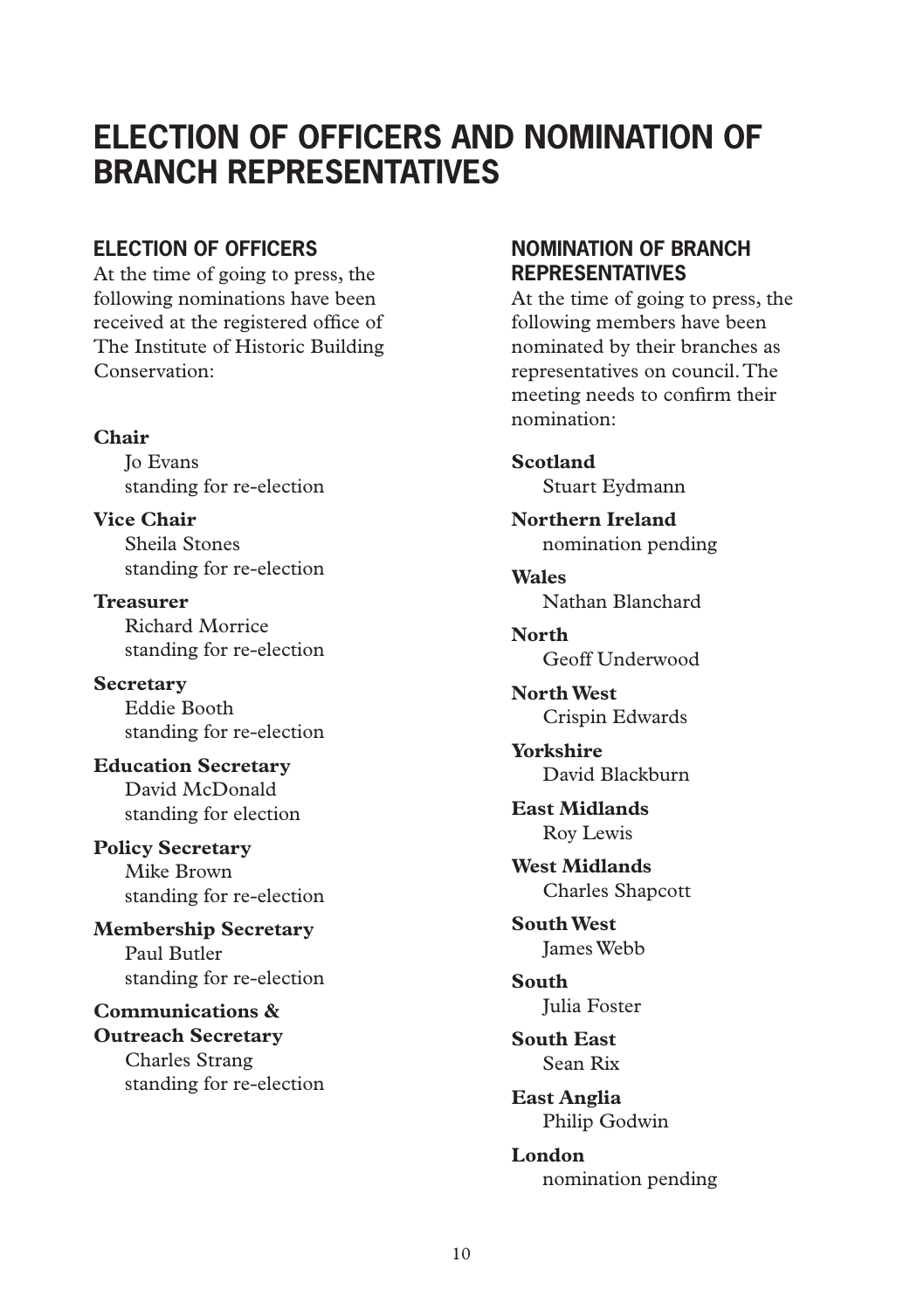# **MINUTES OF THE ANNUAL GENERAL MEETING OF THE INSTITUTE OF HISTORIC BUILDING CONSERVATION 2011**

**Held in St George's Hotel, The Promenade, Llandudno, on Friday 17 June 2011** 

### **Chair: Eddie Booth, IHBC President**

### **Present**

| Chris Bennett       | Alec Forshaw            | Seán O'Reilly        |
|---------------------|-------------------------|----------------------|
| David Blackburn     | Julia Foster            | Helen Parvin         |
| Nathan Blanchard    | Helen Garside           | Maureen Pearce       |
| Eddie Booth         | Phil Godwin             | Lydia Porter         |
| Mike Brown          | David Grech             | John Preston         |
| Nichola Burley      | Peter Hoey              | Claire Pudney        |
| Paul Butler         | Dave Jump               | Seán Rix             |
| James Caird         | Bev Kerr                | Jane Roylance        |
| Elizabeth Campbell  | David Kincaid           | Carole Ryan          |
| Lucie Carayon       | <b>Bob Kindred</b>      | Richard Spencer Dean |
| Alex Caruso         | Mary King               | Sheila Stones        |
| Dave Chetwyn        | Michael Knights         | Charles Strang       |
| Jason Clemens       | Gary Linder             | Adam Swan            |
| Richenda Codling    | Liz Marten              | Jonathan Taylor      |
| Malcolm Cooper      | Christine Mathews-Sheen | <b>Trefor Thorpe</b> |
| Rob Cowan           | Neil Maylan             | Nicole Twort         |
| Roger Cullimore     | Elizabeth Mayle         | Geoff Underwood      |
| <b>Anne Davies</b>  | David McDonald          | Robert Walker        |
| Kate Dickson        | Jim McDonald            | Louise Wallace       |
| Ron Douglass        | Penny Metcalfe          | Katie Wray           |
| Michael Eaton       | Marian Miller           | John Yates           |
| <b>Io Evans</b>     | Adrian Neilson          | Chris Young          |
| <b>Julia Foster</b> | Fiona Newton            |                      |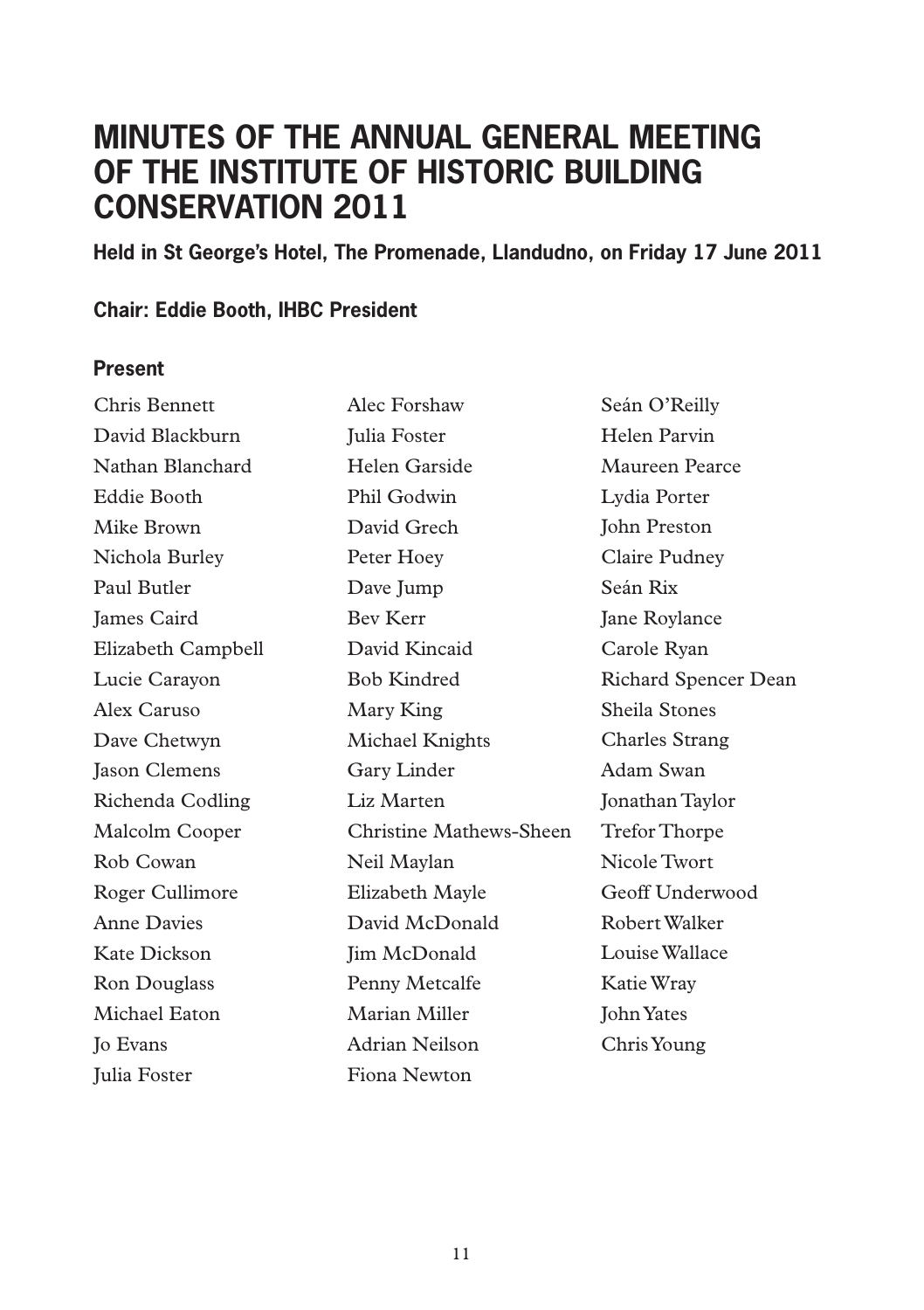### **1 Apologies for absence**

| Harriet Devlin           | Chris McKinney     |
|--------------------------|--------------------|
| <b>Richard Eckersley</b> | Peter Mills        |
| Jon Finney               | Beverley Mogford   |
| Richard Fox              | Richard Morrice    |
| Rachel Godden            | Rachel Parry       |
| Emilia Hands             | Douglas Reid       |
| Jonathan Hurst           | Paul Rhymes        |
| Barry Joyce              | Wyn Richards       |
| John Kaye                | Dennis Rodwell     |
| Alan Legg                | Michael Rowan      |
| Roy Lewis                | <b>Bob Scriven</b> |
| Sarah Lowe               | Ian Serjeant       |
| Ian Lund                 | Neil Sumner        |
| Debbie Mays              | Alison Tanner      |
|                          |                    |

### **2 Minutes of the AGM held on Friday 11 June 2010 and matters arising**

The minutes were circulated prior to the meeting with the council's report and the accounts. Notification had been received that Richard Fox's name had been omitted from the list of attendees. With this minor amendment in place the minutes were proposed by Mike Brown, seconded by Charles Strang and accepted by the meeting as an accurate record. The president, Eddie Booth (EB), then signed the minutes.

### **3 Council's report**

Jo Evans (JE) thanked Trefor Thorpe for helping her with Welsh language skills. She reported that her first year as chair had been an exciting one with much hard work on key activities including education training and standards, the role of conservation, profile raising and networking. Previous achievements had been built on including PPS5, comparable legislation in Scotland and communications with members such as the quarterly e-letter.

Once again the IHBC had carried out research for English Heritage on local authority conservation staffing provision. The final figures were yet to be released but there had been a drop of around 13.5 per cent in the previous year alone. This follows on from a year on year drop since 2006.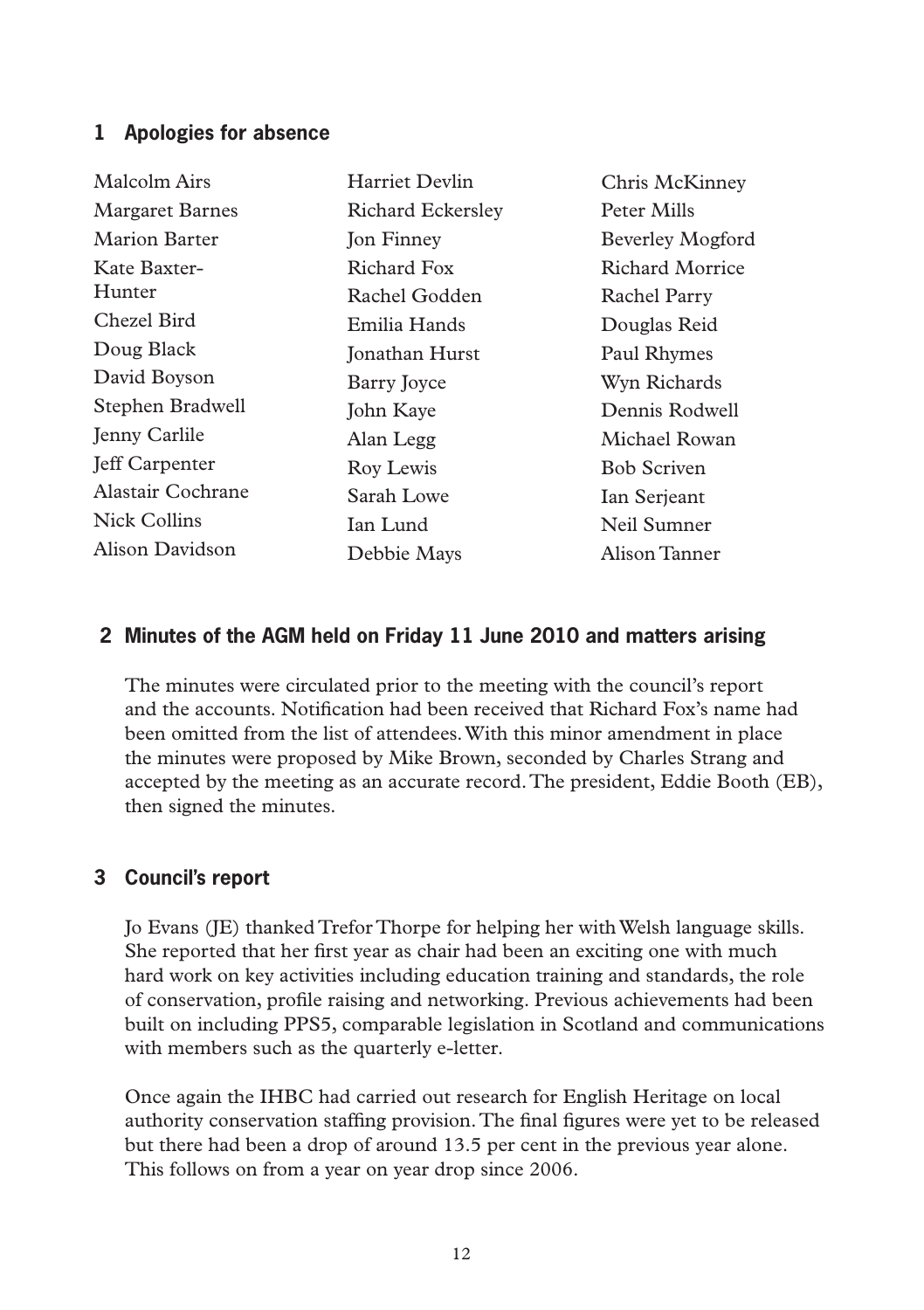Despite the downturn member numbers increased to over 2,000. Over recent years there had been an increase of around 10 per cent per annum. Support for members is very much a priority for the institute.

Activities had included involvement in initiatives with third sector organisations such as the UK Association of Preservation Trusts and Glasgow City Heritage Trust, in preparing for a conference on investment, as well as numerous consultations which had been considered and responded to, the Gus Astley Student Awards, and implementing the first year of the corporate plan. IE said this could not have been achieved without the work of IHBC's volunteers and she urged members to give a little of their own which in turn would amount to a lot overall.

## **4 Accounts for 2009–2010**

The treasurer, Michael Knights (MK) reported that this was his last appearance as he was stepping down as treasurer at this meeting. During his nine years in the post he has served under four chairs; operations had expanded so that reserves have grown from  $\mu$  60,000 to  $\mu$ 180,000; membership numbers had grown significantly; a full time director appointed and accountants secured. He thanked Seán O'Reilly (SOR) and Lydia Porter (LP) for the day to day work in dealing with finances and those he had served with on council.

MK reported that the figures for the year to 30 September 2010 were in the papers circulated to members and that no queries had been raised in advance of the meeting, and asked if there were any specific questions. There were none.

Under Resolution 1 the accounts were recommended to the meeting, the approval of which was proposed by Mike Brown, seconded by Bob Kindred and agreed by the meeting.

Under Resolution 2 the appointment of Larking Gowen as accountants was recommended, the approval of which was proposed by Charles Strang, seconded by David Kincaid and agreed by the meeting.

## **5 Election of officers**

The president drew the meeting's attention to the list of officers for election as printed in the AGM papers. He declared an interest in that he was going forward for the office of secretary but as there had been no other nominations for this post it was unopposed. The other change was that Paul Butler was standing as membership secretary, and again this nomination was unopposed.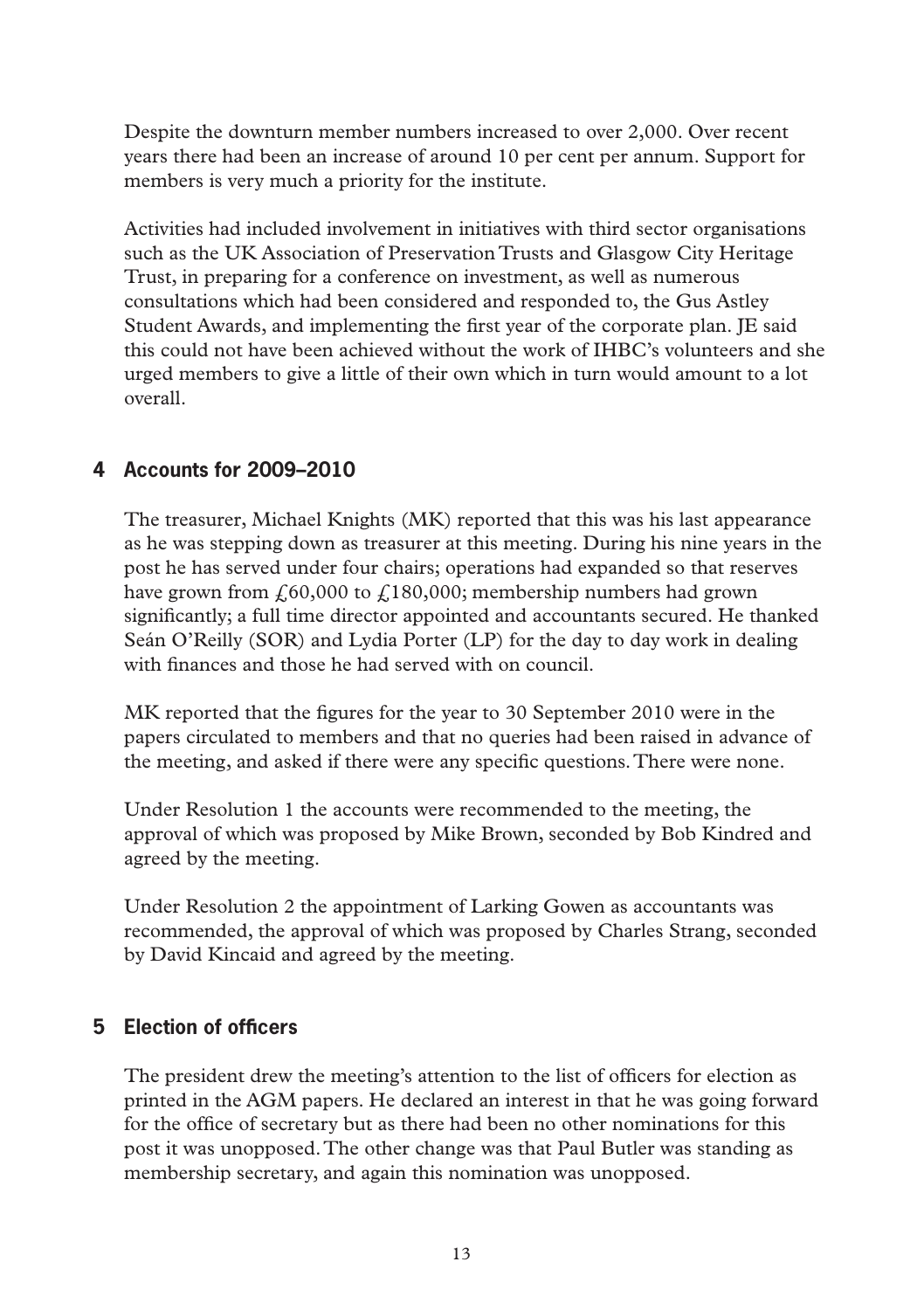The candidates for the posts of chair, vice chair, treasurer, education secretary, policy secretary, membership secretary, communications & outreach secretary and secretary to the IHBC were voted for en bloc, and were proposed by Nathan Blanchard, seconded by Liz Marten and agreed by the meeting.

EB said a huge debt of thanks was owed to MK for all his hard work as treasurer and to Richenda Codling for being acting membership secretary during the past year. EB also noted thanks to Joanna Theobald, who was not present, for her work as membership services officer.

The nominations of branch representatives were also listed in the AGM papers. EB said there was a change to the name for the South West branch, it should be James Webb not Ian Lund. This was then amended from the floor to Maureen Pearce. A question was raised regarding the named North West branch representative as she was know to have moved overseas. Louise Wallace informed the meeting that Kate Borland would remain as the representative until the branch AGM at the end of the year. Following the amendment the nominations were dealt with en bloc, and were proposed by Robert Walker, seconded by James Caird and agreed by the meeting.

### **6 Motions to the AGM**

No motions were raised for the meeting. This completed the official business of the Annual General Meeting, which was followed by an open discussion.

### **7 Any other business**

- 7.1 EB said that at each council meeting a list of member applications is put forward and there is also a list of those who are leaving. He had been saddened to see on the most recent list that Laurence Manogue was leaving due to ill health and he wished him well. Laurence was one of the founding members of the institute and had signed the first Memorandum and Articles of Association along with 22 others in March 1997. EB will write to Laurence expressing the institute's appreciation of his contribution over 14 years.
- 7.2 John Preston (JP) said that he welcomed the involvement of branches in the education, training and standards committee and asked that interested branch education secretaries contact him. He thanked the Wales branch for having such a relevant theme for the annual school. He encouraged branches to get involved with local links to National Heritage Training Group (NHTG) activities and welcomed any feedback that came out of such initiatives. IP gave notification that a consultation had gone out on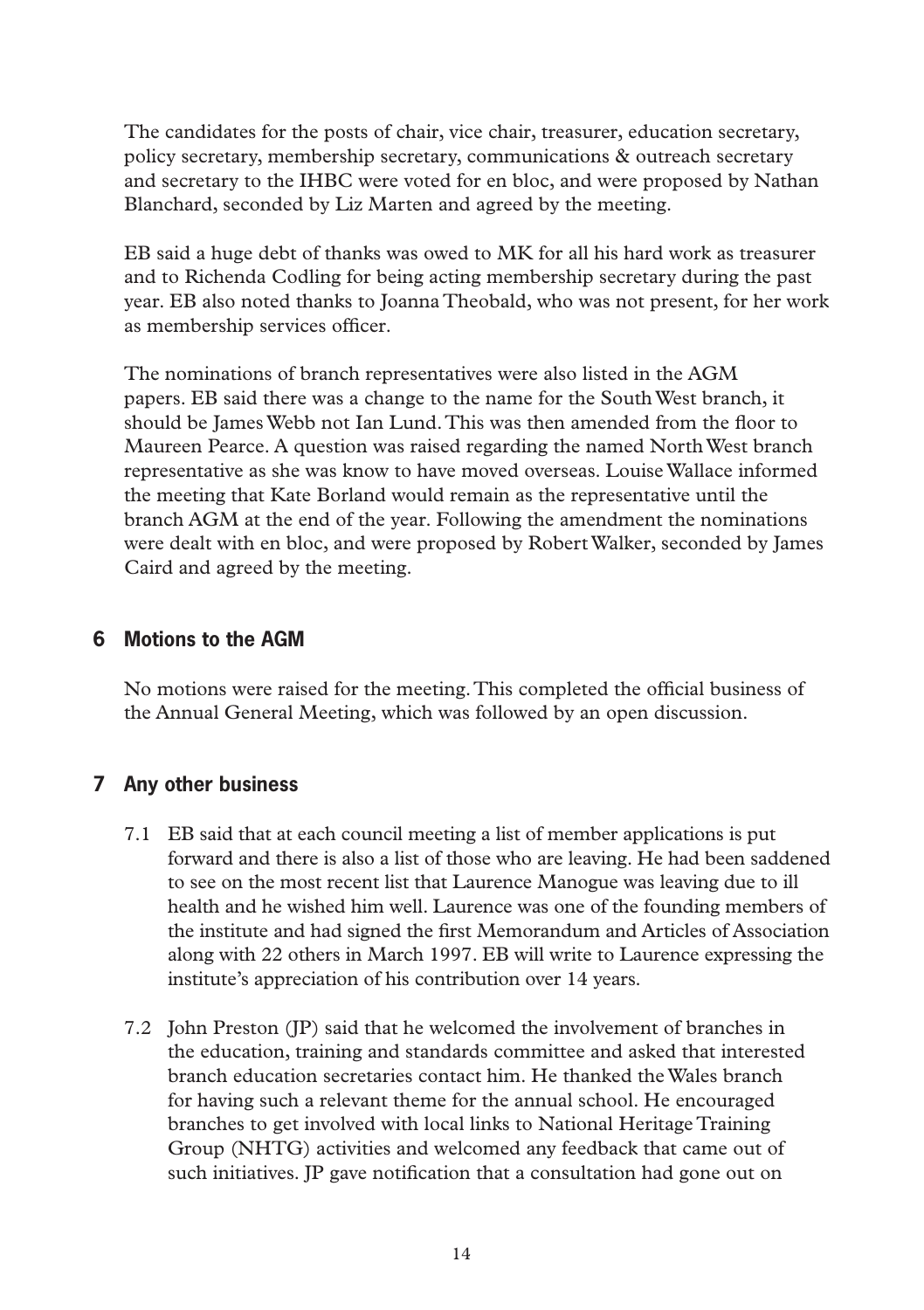accreditation for English Heritage and Historic Scotland. For some time the education, training and standards committee has been pushing for IHBC full membership to be the basis for accreditation. He asked that those on the consultations circulation to respond with comments.

- 7.3 Mike Brown (MB) said the consultations group was operated by email and as consultations came out so the group was asked to respond with comments. He said the group consisted of members with a wide and deep knowledge but more contacts were always welcomed especially in Wales where there may be possible new legislation in due course. For anyone who would like to join please contact James Caird (consultations@ihbc.org.uk).
- 7.4 Phil Godwin asked what the institute would do now there are clear statistics showing the drop in local authority conservation provision in England. JE said that every opportunity has been taken to push the value of building conservation, both economic and social and encouraged every member to do the same. Support for members has been provided with dedicated pages on the website on the added value members' work brings inside local authorities.

MB said the institute is not a trade union for those working in the heritage sector but obviously the drop in numbers is a real concern. He said the government has an agenda and if tackled in the wrong way this will not help the cause. Having said that, every opportunity is taken to stress the positive outcomes to the widest possible audience of conserving built heritage and the valuable work of members. SOR said strength can be drawn from the Penfold Review, which encourages better information on customer services in planning, and now there are solid statistics to prove the trend, we can show how that service is being damaged.

Charles Strang (CS) said that systems for sharing information via press releases both at national and branch level are going to be developed in an effort to be more proactive than reactive. He said the membership needed to let him know of any stories, good or bad, that could be useful in promoting the conservation cause. It is planned that the next branch connection day in mid-November will concentrate on communication issues.

Mary King asked how the fall in conservation provision compared overall with planning staff numbers; in other words are conservation professional numbers falling at a faster rate? FN said this information was not available as the survey was not just about the numbers of staff. It also included staff who carried out a conservation function but were not necessarily specialist in that field. The statistics are not just straight 'conservation officer' posts but also include, for example, townscape heritage initiative project officers. The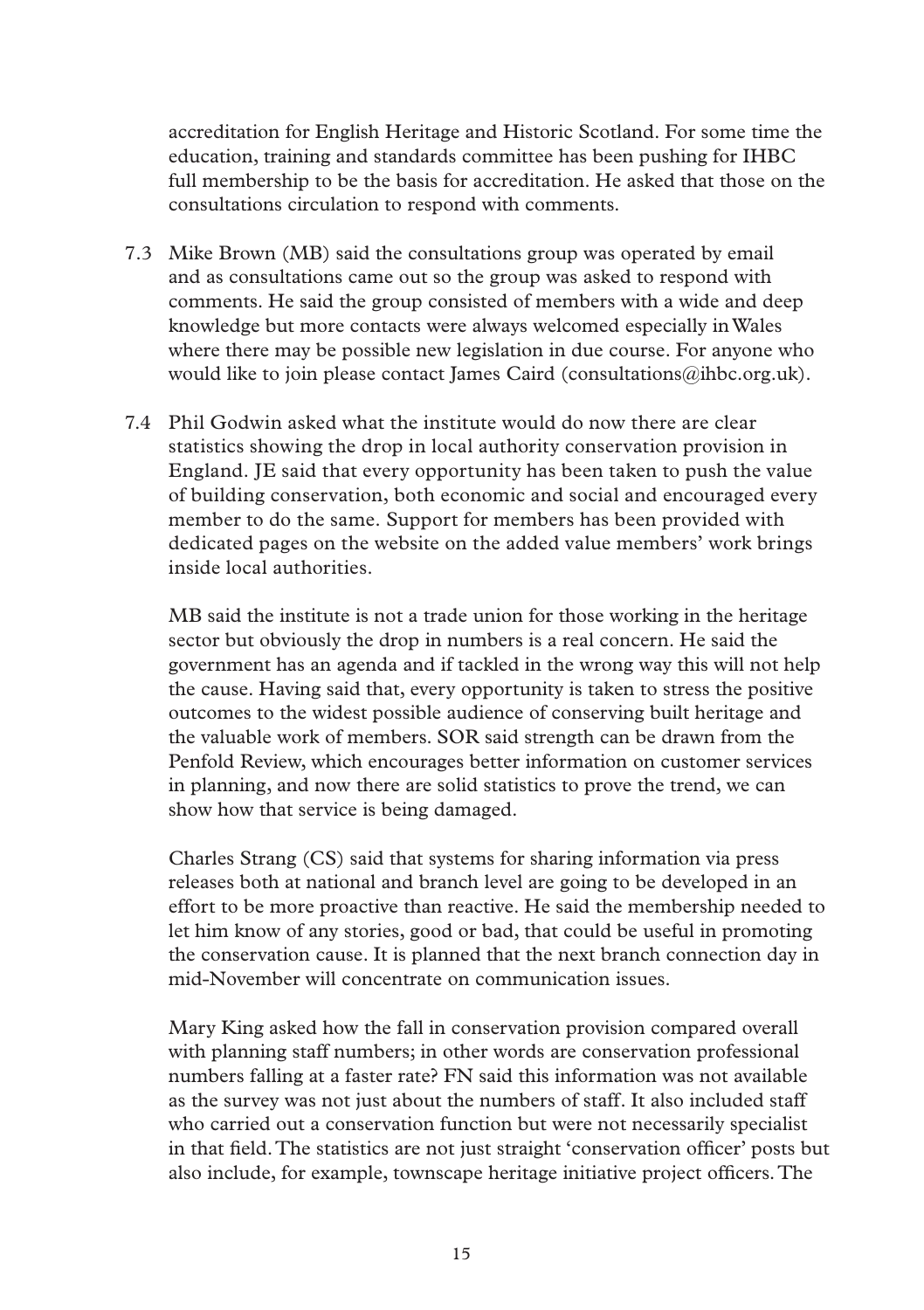Association of Local Government Archaeological Officers (ALGAO) has carried out some work on staffing and shown a drop of around 8 per cent over the same period. It is not known what the statistics are for the planning professions. MB said that however grim the statistics members should not lose confidence; civic schemes and localism are opportunities to show the benefits of conservation.

Bob Kindred said that conservation vacancies had been tracked since 1998 and showed that after a peak in 1995/96 numbers had fallen every year since then with only 26 vacancies in local authorities advertised during 2010. In the five months after the comprehensive spending review there were no vacancies at all but there has been a small recovery with short-term and funded posts.

- 7.5 Adam Swan said that the post graduate course in European urban conservation at Dundee will be coming to an end in due course with the retirement of Neil Grieve. He asked what the projected impact of the loss of this course and others would have. SOR said with the loss of the MSc course at Dundee that will leave only one IHBC-recognised conservation course in Scotland. JP said that if more courses close this will lead to loss of critical mass in future years which will be an ongoing challenge.
- 7.6 Dave Chetwyn said the loss of jobs covered all sectors of the membership. For those in the private sector the closure of regional development agencies has a knock on effect with an annual loss of  $\ell$  700 million in regeneration and economic development funding.
- 7.7 Finally EB thanked those who work tirelessly for the institute, its staff, Seán O'Reilly, Fiona Newton and Lydia Porter and its consultants, James Caird, Rob Cowan, Peter Badcock and Joanna Theobald.

### **The meeting closed at 6.15pm.**

# **MOTIONS TO THE AGM**

Motions to the Annual General Meeting shall be made in writing to the secretary in the names of a proposer and seconder, both to be full members, at least 21 full days prior to the AGM.

Full details of the institute's AGM procedures are contained within Section 5 of the Articles of Association of the Institute of Historic Building Conservation (see under About IHBC, Business Papers, on the IHBC website).

At the time of printing no motions have been received at the institute's offices.